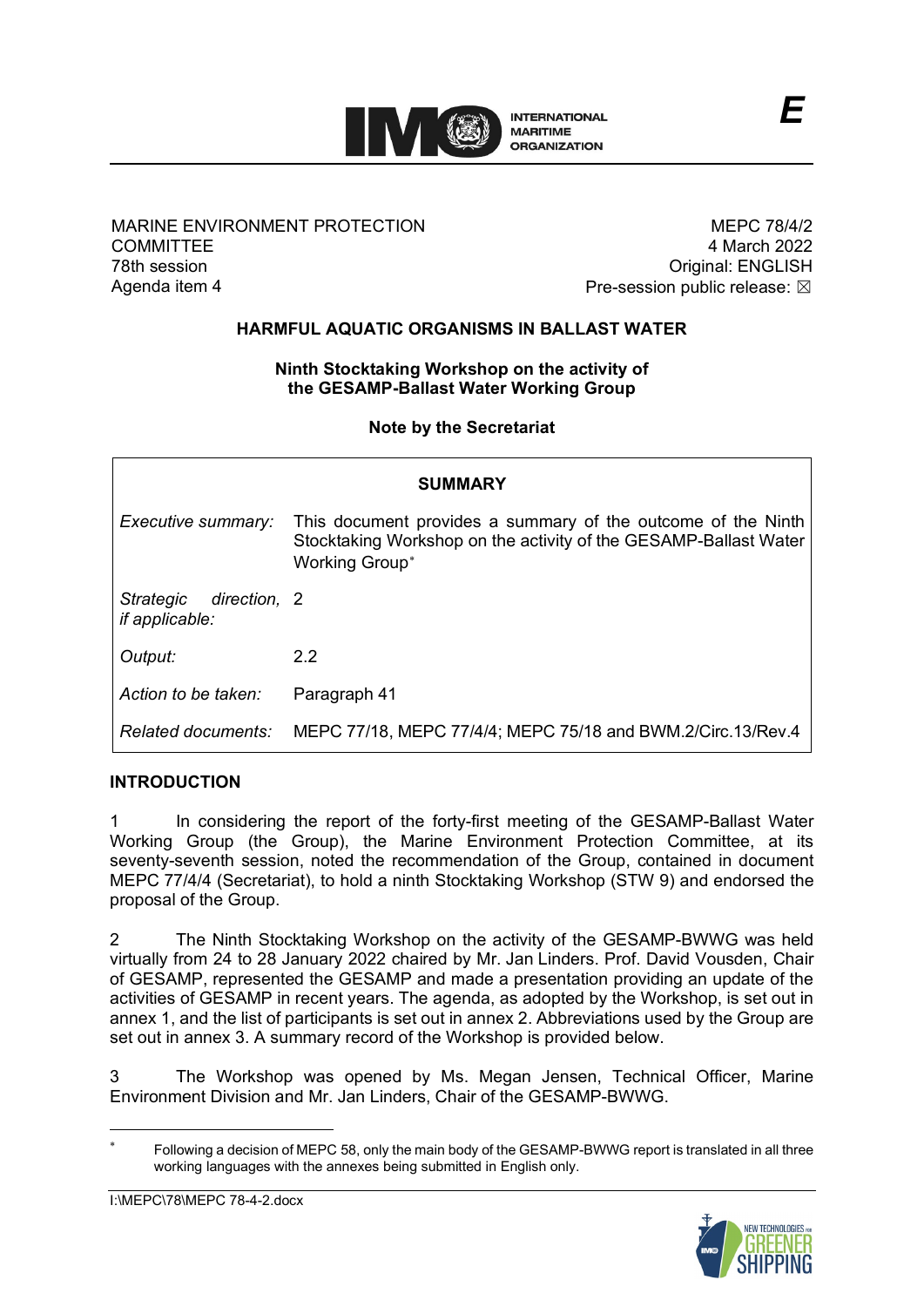- 4 The terms of reference for the Workshop, as noted by MEPC 77, were as follows:
	- .1 prepare draft guidelines for re-evaluations in cases where modifications have been made, for consideration by the Committee at a future session, as requested by MEPC 75 (MEPC 75/4/18, paragraph 4.7);
	- .2 evaluate the Group's position on total residual oxidant (TRO) sensors, including required properties of amperometric TRO sensors used in BWMS; and
	- .3 recommended test organisms for laboratory ecotoxicity testing and whole effluent toxicity (WET) tests.

### **DRAFT GUIDELINES FOR RE-EVALUATIONS IN CASES WHERE MODIFICATIONS HAVE BEEN MADE**

### **Introduction**

5 At its thirty-ninth session, the GESAMP-BWWG discussed the possibility of ballast water manufacturing system (BWMS) manufacturers carrying out revisions after Final Approval was granted by MEPC and/or after type approval by an Administration. The Group recognized that these revisions could include changes to the original specifications of their equipment and could potentially introduce or increase risks to the environment, ship safety, and/or human health. The Group further recognized that the general terms of reference for the GESAMP-BWWG did not include re-evaluations in such cases (MEPC 75/4/6, paragraph 3.7 and paragraphs 5.2 and 5.3 of the annexed report).

6 Subsequently, MEPC 75 noted the view of the GESAMP-BWWG that a unified approach was needed to determine when a change to a BWMS after Final Approval or type approval should be considered a significant change in accordance with paragraph 8.4.2 of Procedure (G9), and requested the GESAMP-BWWG to prepare draft guidelines for re-evaluations in cases where modifications had been made, for consideration by the Committee at a future session (MEPC 75/18, paragraph 4.7).

7 The Group noted that, in accordance with Procedure (G9), re-evaluations due to significant changes or modifications to a BWMS making use of Active Substances or Preparations would require a new application for Final Approval to be submitted to MEPC and to be evaluated by the GESAMP-BWWG.

### **Modifications considered**

8 The Group limited its discussions to modifications to a BWMS that might affect the risks to the environment, human health and safety of the ship. Consequently, the workshop considered only modifications that could lead to:

- .1 changing the composition and concentration of disinfection by-products (DBPs);
- .2 changing any exposure of the crew to chemicals stored and handled on board;
- .3 compromising ensuring the Maximum Allowable Discharge Concentration (MADC) at all times; or
- .4 changing risks for ship safety.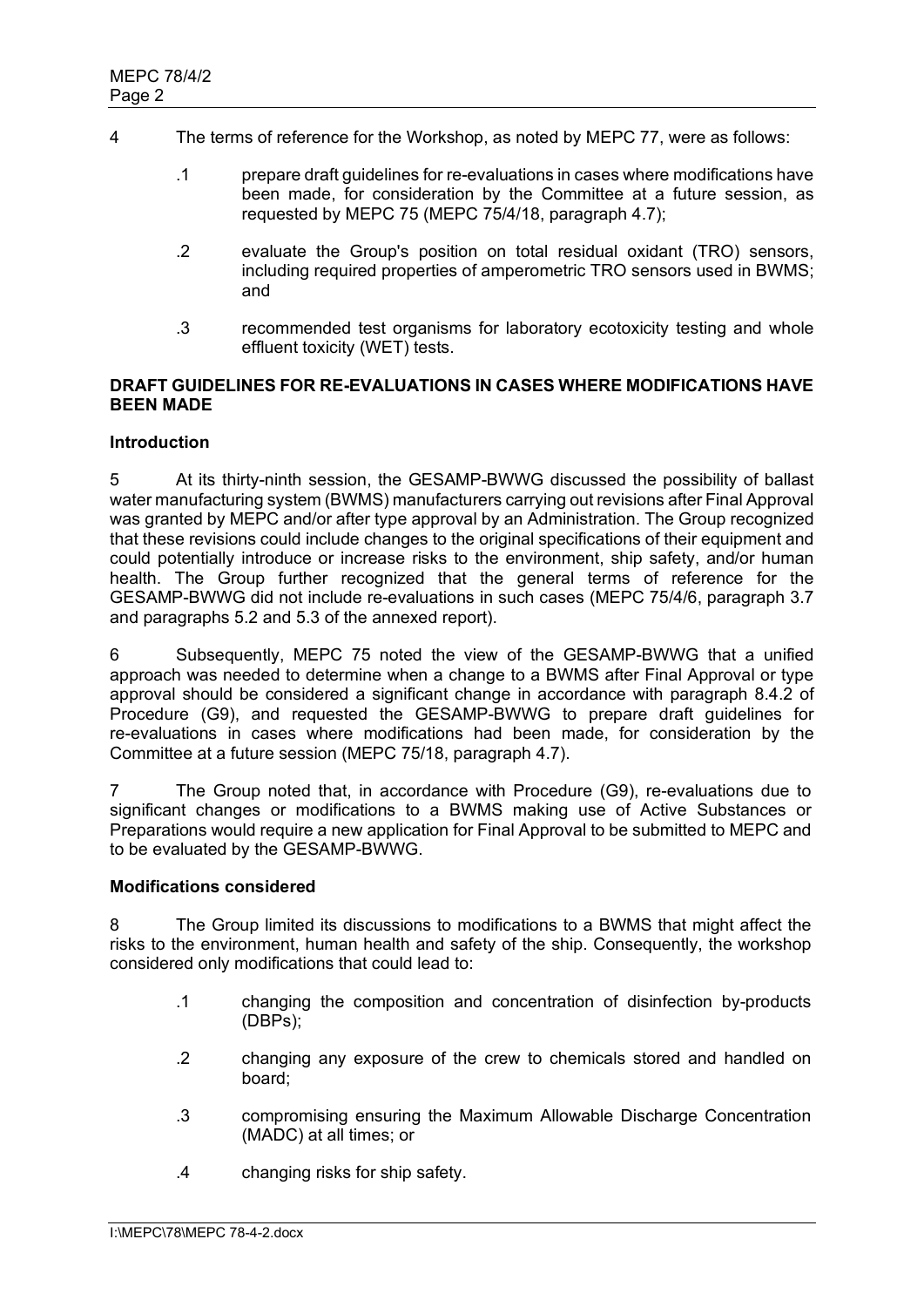9 In considering the environmental risks, modifications in the BWMS may cause an increase in the formation of DBPs and, therefore, in the discharge concentrations to the environment at deballasting. The exposure concentrations to aquatic organisms may change and thus the ratio of predicted environmental concentrations to predicted no-effect concentrations (PEC/PNEC ratios) may change as well.

10 With respect to human health, increasing concentrations of DBPs may also result in increased risk assessment ratios for several activities of the crew (e.g. delivery, loading, mixing or adding chemicals to the BWMS, ballast water sampling, ballast tank inspections, and normal work on deck) and the general public (e.g. swimming and consumption of contaminated seafood).

11 An important starting point of the evaluation of the GESAMP-BWWG was that the discharged ballast water should meet the MADC at all times. Due to modifications in the BWMS, adjustments may be needed to meet the MADC at all times.

12 The introduction of modifications may lead to an increase of explosive risk due to localized dust formation during handling or hydrogen concentration increase during Active Substance generation. Additionally, an increase in dose of the Active Substance to a level above 10 mg TRO/L as CI<sub>2</sub> may lead to enhanced corrosion effects on the ship's structure and fittings.

13 The workshop decided that, if potential modifications in the BWMS would lead to effects that could impact the evaluation according to Procedure (G9), a re-evaluation by GESAMP-BWWG would be appropriate. These modifications may occur in the three areas mentioned in the terms of reference of the GESAMP-BWWG: environment, human health and ship safety.

14 The Group analysed the different modification possibilities and identified the potential effects. The results of this analysis are set out in annex 5.

# **Conclusions**

15 The Group identified all parameters for which modifications could influence the outcome of the risk assessment for the environment, human health or ship safety, as set out in annex 5. In addition, the Group considered that aspects relating to changes in the Active Substance, the Preparation and the physical state could be considered together. Changes in the Active Substance and/or the Preparation would, in the opinion of the Group, require a new submission for Basic Approval and subsequently Final Approval, while for a change of physical state a re-evaluation of a new submission for Final Approval would be sufficient.

16 The Group proposed that a modification of the dose should lead to a new submission for Basic Approval and subsequently Final Approval, because of a potential difference in DBP formation. An increase of the dose to above 10 mg TRO/L should also lead to a re-evaluation of a new submission for Final Approval in which a corrosion test should be included.

17 Modification to or removal of an existing filtration situation should, in the view of the Group, lead to a new submission for Final Approval evaluation. However, in the case where a new filter was added, no new submission for Final Approval would be required.

18 With respect to neutralization, the Group was of the opinion that a new application for Final Approval would be required in the case that a neutralizer was chosen other than sodium thiosulfate or sodium bisulfite (including sodium sulfite and sodium metabisulfite). The reason for this was that these compounds act in a chemically similar way and the Group has gained sufficient experience with these neutralizers but not with other potential neutralizers.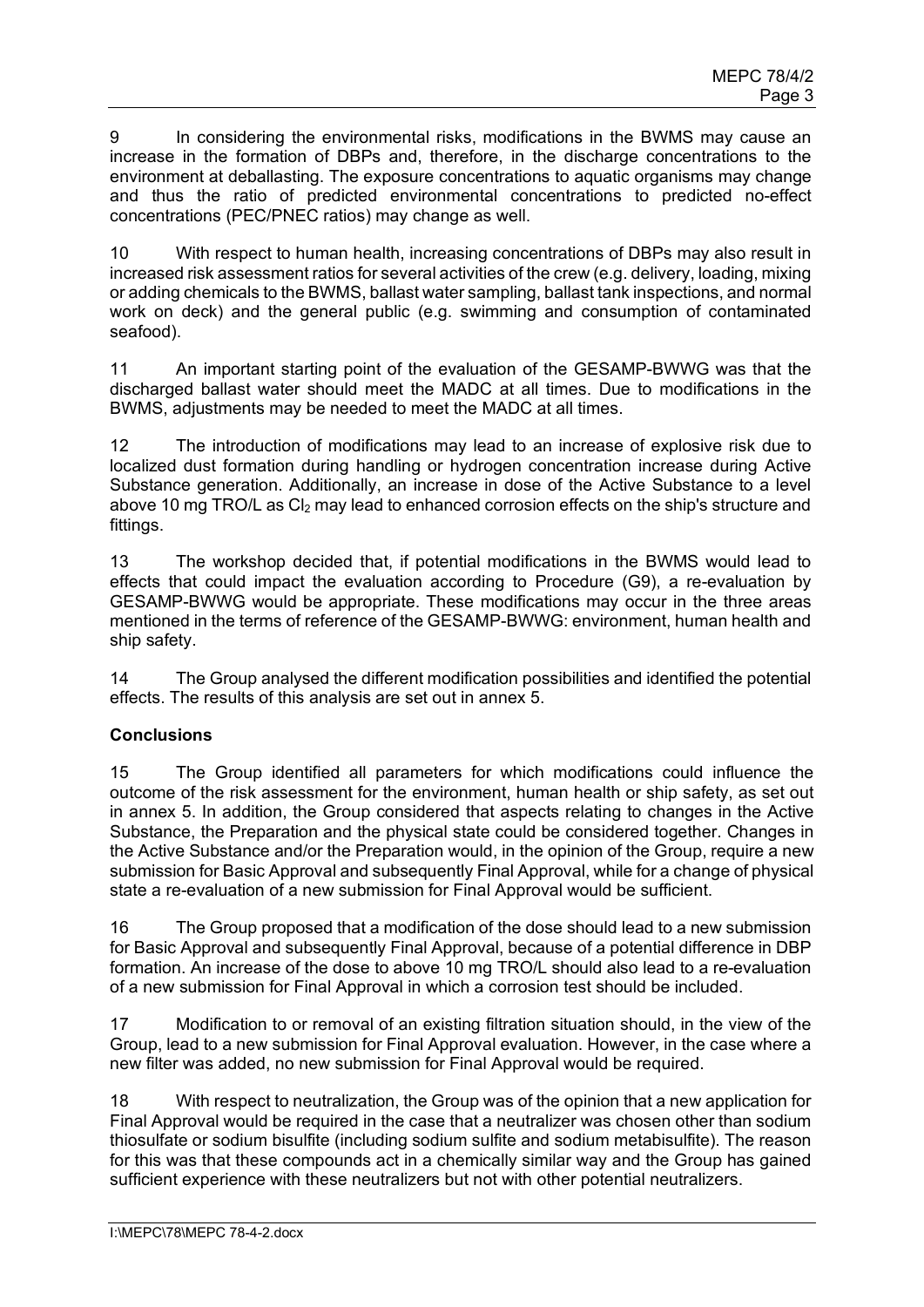19 The Group wished to stress that paragraph 30 introduced the new opinion of the Group with respect to monitoring of TRO. The matter is dealt with in more detail in paragraphs 25 to 32. The Group agreed to recognize amperometric TRO sensors as practical alternatives to DPD colorimetric sensors for use in the online monitoring of TRO in any future BWMS applications. Regarding changes made to a BWMS after Final Approval, the Group concluded that changing the TRO sensor to a type other than colorimetry or amperometry would require a new submission for Final Approval.

20 The Group concluded further that, in case the human interference in the handling of the chemicals on board was changed from automated to manual and where no countermeasures were applied, a re-evaluation of a new submission for Final Approval would be required.

21 The Group developed a decision tree for ease of reference that depicts the proposals referred to in paragraphs 15 to 20, as set out in figure 1 of annex 4.

22 Although in the course of its work the Group had evaluated several BWMS where modifications to applications were made between the submission of an application for Basic Approval and the submission of an application for Final Approval, the Group recalled that these modifications were accompanied by, in the opinion of the Group, an adequate justification based on scientific evidence. The Group recommended that any change should be accompanied with scientific reasoning.

23 The Group recognized that a full application for Final Approval would not be required in all cases for a re-evaluation set out in the paragraphs above. Table 1 details the elements of an application that should be included in a new submission for Final Approval, based on the type of significant modifications made to a BWMS.

|                                   | Re-evaluation after a significant modification to the BWMS |                             |                            |                                    |                  |  |  |  |
|-----------------------------------|------------------------------------------------------------|-----------------------------|----------------------------|------------------------------------|------------------|--|--|--|
|                                   |                                                            | <b>Full FA</b>              |                            |                                    |                  |  |  |  |
| <b>Significant</b><br>changes to: | <b>Chemical</b><br>identification                          | Environmental<br>assessment | Human health<br>assessment | Ship safety<br>(including<br>OMSM) | submission       |  |  |  |
| Physical state                    | No.                                                        | No                          | Yes                        | Yes <sup>2</sup>                   | N/A              |  |  |  |
| Filtration <sup>3</sup>           | N/A                                                        | N/A                         | N/A                        | N/A                                | Yes              |  |  |  |
| Neutralizer                       | Yes                                                        | $\mathsf{Yes}^4$            | Yes                        | Yes <sup>2</sup>                   | $\mathsf{Yes}^5$ |  |  |  |
| <b>TRO</b><br>monitoring          | No.                                                        | No                          | No.                        | Yes <sup>2</sup>                   | N/A              |  |  |  |
| Human<br>interference             | No.                                                        | No                          | Yes                        | Yes <sup>2</sup>                   | N/A              |  |  |  |

# **Table 1: Required elements for new submission for re-evaluation for Final Approval after a significant modification**

1 For chemical identification, only samples from full-scale tests should be used, regardless of living

organisms, only at day 5, with and without neutralization for three salinity ranges during the treatment.

2 All modifications proposed would require an updated OMSM.<br>3 Filter removal or modification of existing filtration system. 3 Filter removal or modification of existing filtration system.

4 PEC/PNEC only.<br>5 If other than color If other than colorimetric or amperometric sensors.

24 Based on the considerations outlined above, the Workshop developed the draft Guidelines for re-evaluations for Final Approval in cases where modifications had been made to a BWMS, in the form of a new chapter 12 to be inserted into the *Methodology for information gathering and conduct of work of the GESAMP-BWWG* (the Methodology, BWM.2/Circ.13, as revised), as set out in annex 4.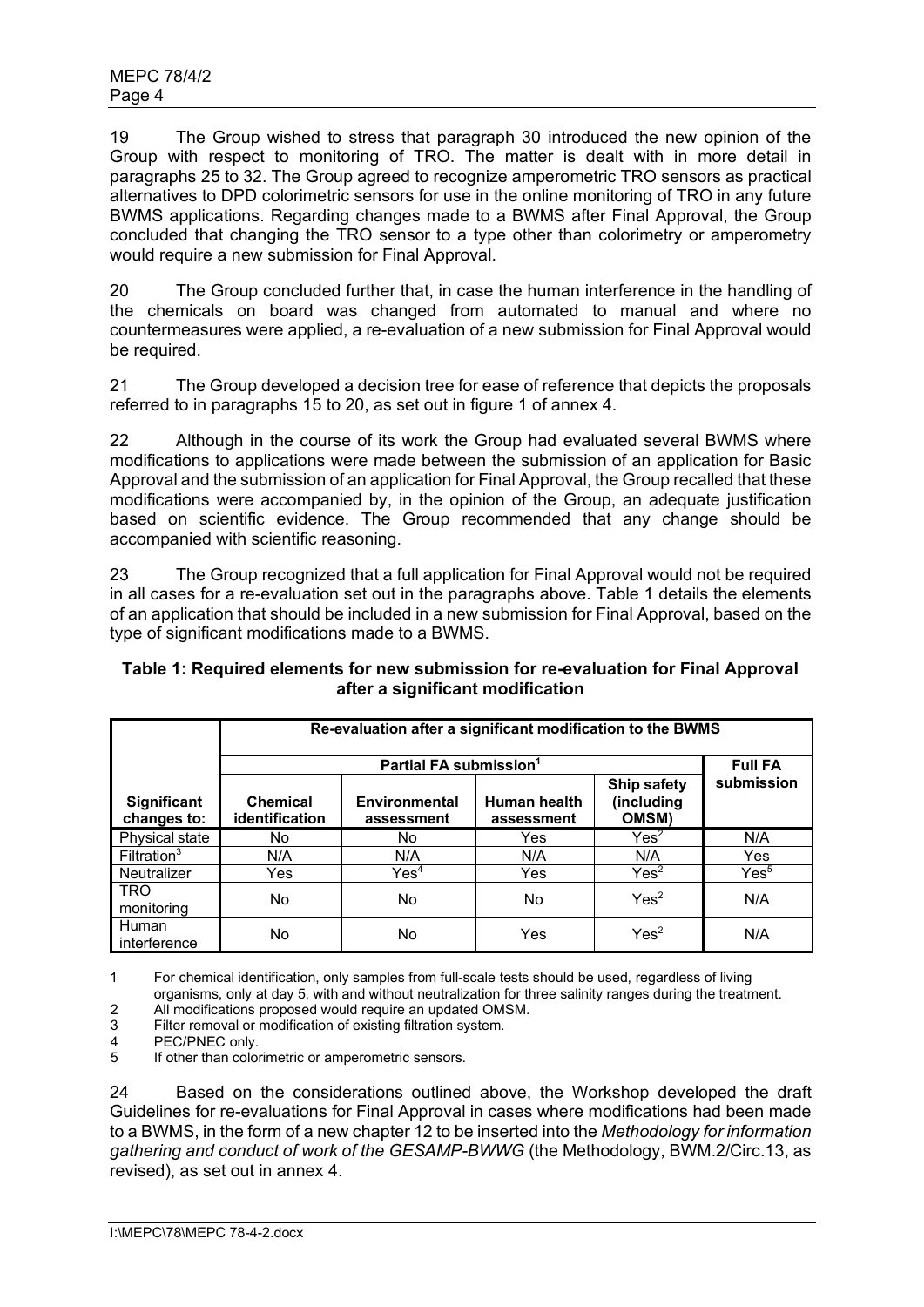### **THE GROUP'S POSITION ON TRO SENSORS USED IN BWMS**

25 During the STW, the Group considered documents and information provided by Norway regarding TRO sensor methodology. The Group recognized the advances that had been made in online amperometric sensing and measuring technology for use in BWMS. These advances include the positioning of the sensor directly into the ballast line and the use of a bare electrode sensor instead of a membrane-based instrument as used in conventional amperometric measurement methods.

26 However, the Group noted that the data and information presented during the STW were limited to measurements of TRO in simulated ballast water only during a land-based test, and data showing the justification measurement of TRO by amperometric sensors in variable natural waters and during actual ballast water treatment had not been reviewed by the Group. The Group reviewed data on shipboard tests with amperometric sensors but the Group considered that a significant overdose of neutralizer was used and therefore this data was not considered to be fully representative.

27 To this end, the Group encouraged rigorous scientific studies based on reliable methods of TRO measuring in natural waters. These studies could compare different methods of online TRO measurement in variable natural waters to increase the body of knowledge on the subject and increase confidence in existing and newly developed TRO sensors. The Group would value an extension of the method currently under development by ISO (ISO standard DIS 23780-1) to include natural waters.

28 The Group also recognized that in a recent evaluation of a BWMS by the Group, and after thorough review of the information submitted by the applicant, the Group agreed to recommend Final Approval using the amperometric method proposed by the applicant.

29 The Group noted that, when advanced amperometric sensors are employed in a BWMS TRO control system, there may be a specific need for the application of an additional overdose of neutralizer to compensate for any system design limits such as potential sensor divergence at lower detection levels during the discharge process (paragraphs 4.1.4 and 4.1.5 of the Methodology (BWM.2/Circ.13/Rev.4)).

30 Subsequently, it was agreed by the Group that it would recognize amperometric TRO sensors as practical alternatives to DPD colorimetric sensors for use in the online monitoring of TRO in future BWMS applications. It should be noted that this is always subject to any application, employing either technology, categorically demonstrating that the method used was part of a control system which reliably monitored and regulated the TRO dose during the uptake of ballast water and also controlled the neutralizer dose at discharge to maintain the MADC at all times.

31 The Group also noted that a DPD or amperometric TRO measurement sensor in a BWMS may be changed from one to another (such as DPD to amperometric or vice versa). When such a change of measurement method occurs after Final Approval, the Group noted that both the compatibility with and reliability of any resultant change to the BWMS TRO control system should be verified on a case by case basis by the type-approving Administration.

32 The Group recommended that, when amperometric sensors are employed in a BWMS, there should be a manual DPD meter provided for the periodical verification of the effective operation of such sensors to control the appropriate TRO concentrations.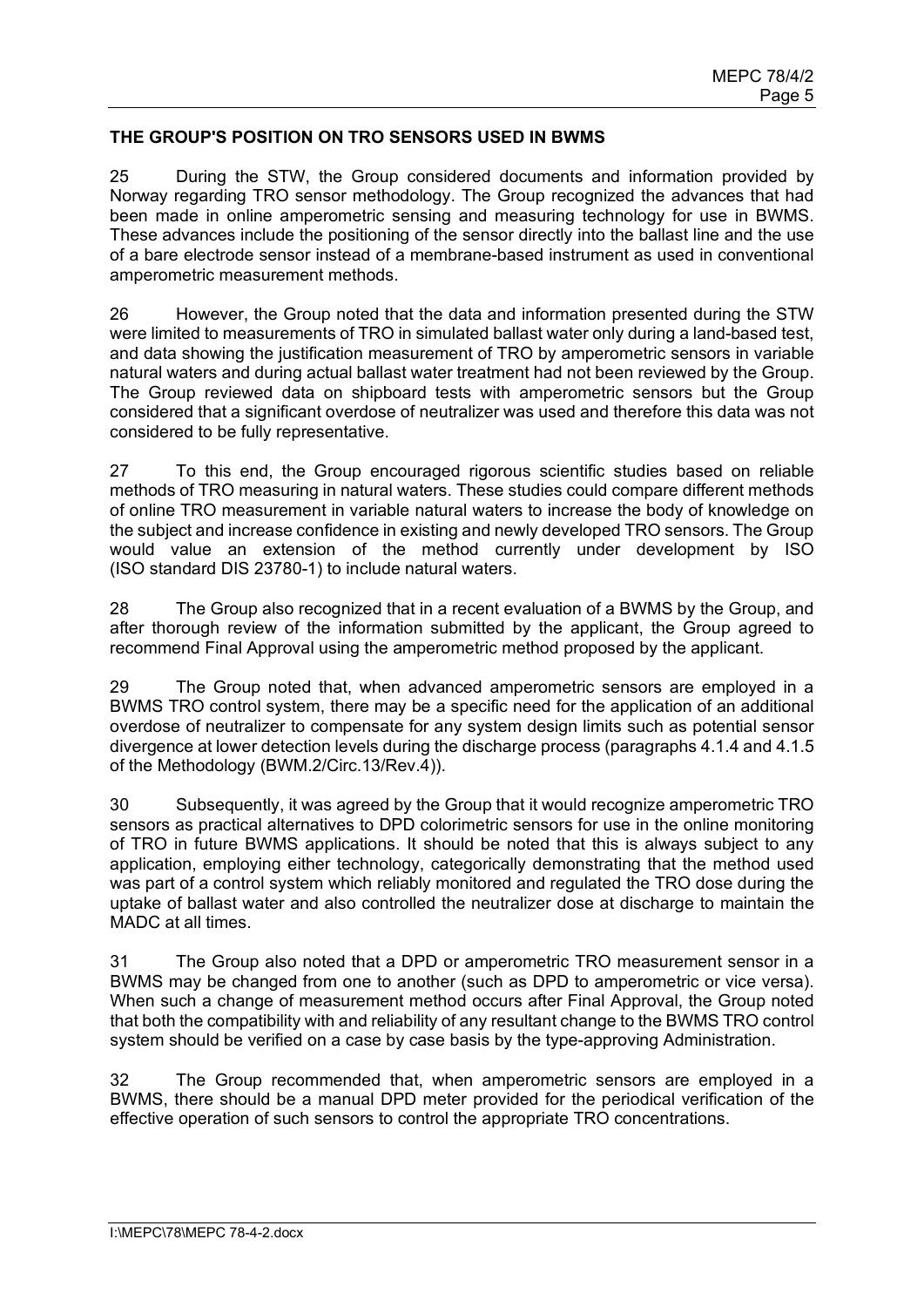## **RECOMMENDED TEST ORGANISMS FOR LABORATORY ECOTOXICITY TESTING AND WET TESTS**

33 At its fifth Stocktaking Workshop (MEPC 66/2/6) the Group had discussed the need for additional tests that would take into consideration the fact that some DBPs have carcinogenic, mutagenic or toxic for reproduction (CMR) properties. The Workshop had further discussed the need for higher tier and CMR properties testing and noted that some internationally recognized methods were available to achieve this. The Workshop, however, had concluded that, for further consideration, more information and scientific justification were needed before any changes to the Methodology were to be suggested, and also that a revision of Procedure (G9) would be necessary in that regard.

34 At its sixth Stocktaking Workshop (MEPC 68/2/8) the Group had further discussed the need for additional tests that would address mixture toxicity. To this end, the Workshop had discussed that WET testing using in vitro tests targeted at relevant endpoints, e.g. mutagenicity, might be a way to address this matter. The Workshop, however, had considered that no established test procedures were available for performing in vitro genotoxicity tests in saline waters. The Workshop had agreed to invite a representative of the company developing the test system "Mutatox" to the next Stocktaking Workshop to further explore the issue. The Workshop had also reiterated its standpoint from STW 5 that the inclusion of any additional tests would require the revision of Procedure (G9).

35 The agenda item on additional tests (WET testing using in vitro tests targeted at relevant endpoints) was part of the report of Stocktaking Workshop 7 under the headline ʺFuture activitiesʺ.

36 At its eighth Stocktaking Workshop, the agenda item on "supplementary tests with ballast water" appeared, however, due to time constraints the Workshop had not considered it. However, the agenda item was retained for future workshops.

37 During this STW, the Group discussed the introduction of bacteria as the addition of a new test organism. Bacteria are widely used as test organisms for the evaluation of genotoxicity and ecotoxicity on toxic substances for administrative management and scientific research, e.g. wastewater management.

38 The Group noted that there are limited test protocols for genotoxicity tests with bacteria in the environment. The Group also recognized that the genotoxicity test is basically used for screening purposes, and, therefore it is not appropriate to use in Procedure (G9) evaluations.

39 The Group recognized the protocol of ecotoxicity tests with bacteria *Vibrio fischeri* (also, *Aliivibrio fischeri*) is well established (ISO, 2007). The Group also recognized that the bioluminescent inhibition test with *Vibrio* produces a quantified ecotoxicity end-point. However, the Group also noted that the references to evaluate toxicity of this test in connection with other toxicity tests with algae, crustaceans and fish for discharge water are limited at the present time. Therefore, the Group agreed that the addition of bacteria for ecotoxicity evaluation would be postponed until relevant references are available.

40 The Workshop investigated the possibility of suggesting a test with *Vibrio fischeri* as a possible additional test to further address mixture toxicity. The Workshop, however, concluded that there was not enough scientific basis to suggest any addition of a test using bacteria to the Methodology.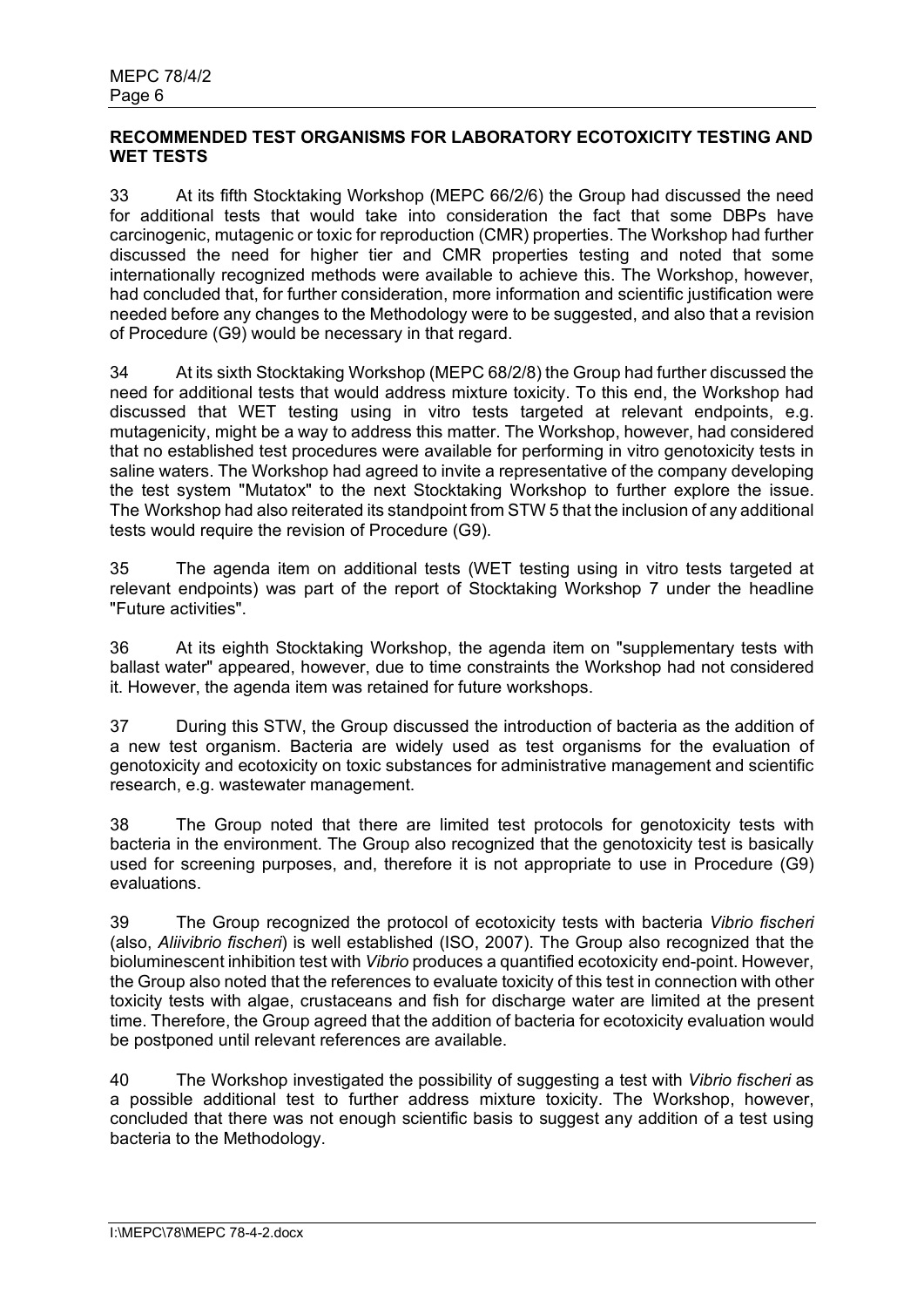### **Action requested of the Committee**

- 41 The Committee is invited to note the outcome of the ninth Stocktaking Workshop of the GESAMP-BWWG and in particular to:
	- .1 consider the proposed guidelines for re-evaluations in cases where modifications had been made to a BWMS, as set out in annex 4, including a decision tree, as a potential addition to the *Methodology for information gathering and conduct of work of the GESAMP-Ballast Water Working Group* (paragraph 24);
	- .2 endorse the Group's encouragement of rigorous scientific studies based on reliable methods of TRO measurement in variable natural waters (paragraph 27);
	- .3 note the Group's conclusion that it would recognize amperometric TRO sensors as practical alternatives to DPD colorimetric sensors for use in the online monitoring of TRO in future BWMS applications, provided the method used is part of a control system which reliably monitors and regulates the TRO dose during the uptake of ballast water and also controls the neutralizer dose at discharge to maintain the MADC at all times (paragraph 30);
	- .4 endorse the Groupʹs recommendation that, when amperometric sensors are employed in a BWMS, there should be a manual DPD meter provided for the periodic verification of the effective operation of such sensors to control the appropriate TRO concentrations (paragraph 32); and
- .5 note the Groupʹs conclusion that bacteria should not be introduced as a new test organism at this time (paragraphs 38 to 40).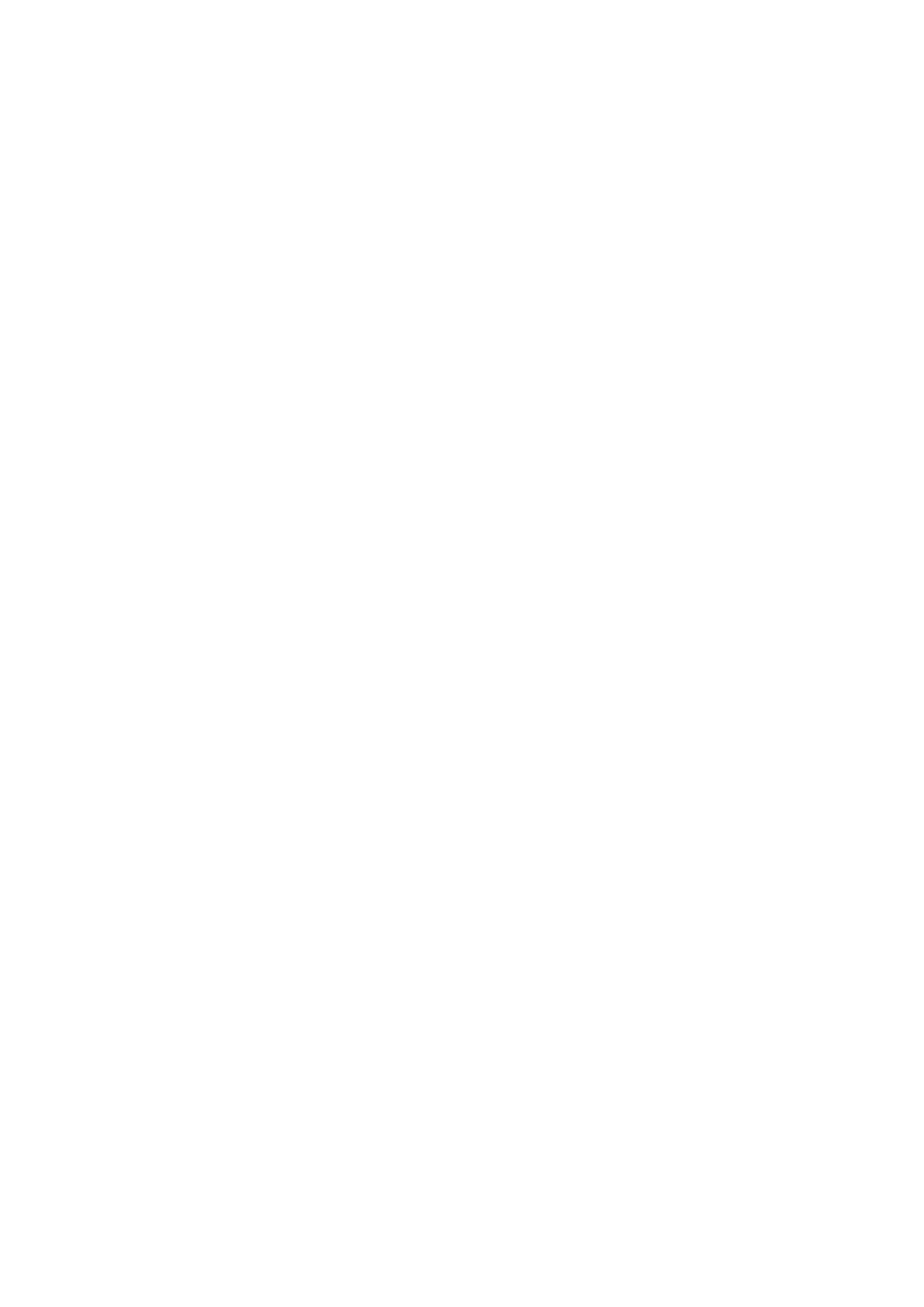### **AGENDA**

### **NINTH STOCKTAKING WORKSHOP ON THE ACTIVITY OF THE GESAMP-BALLAST WATER WORKING GROUP**

### **held remotely from 24 to 28 January 2022**

- 1 Adoption of the agenda
- 2 Introduction and ways of working during the Workshop, housekeeping, timetable and GESAMP presentation
- 3 Draft guidelines for re-evaluations in cases where modifications have been made, as requested by MEPC 75
- 4 Evaluation of the Groupʹs position on TRO sensors
- 5 Recommended test organisms for laboratory ecotoxicity testing and WET tests
- 6 Any other business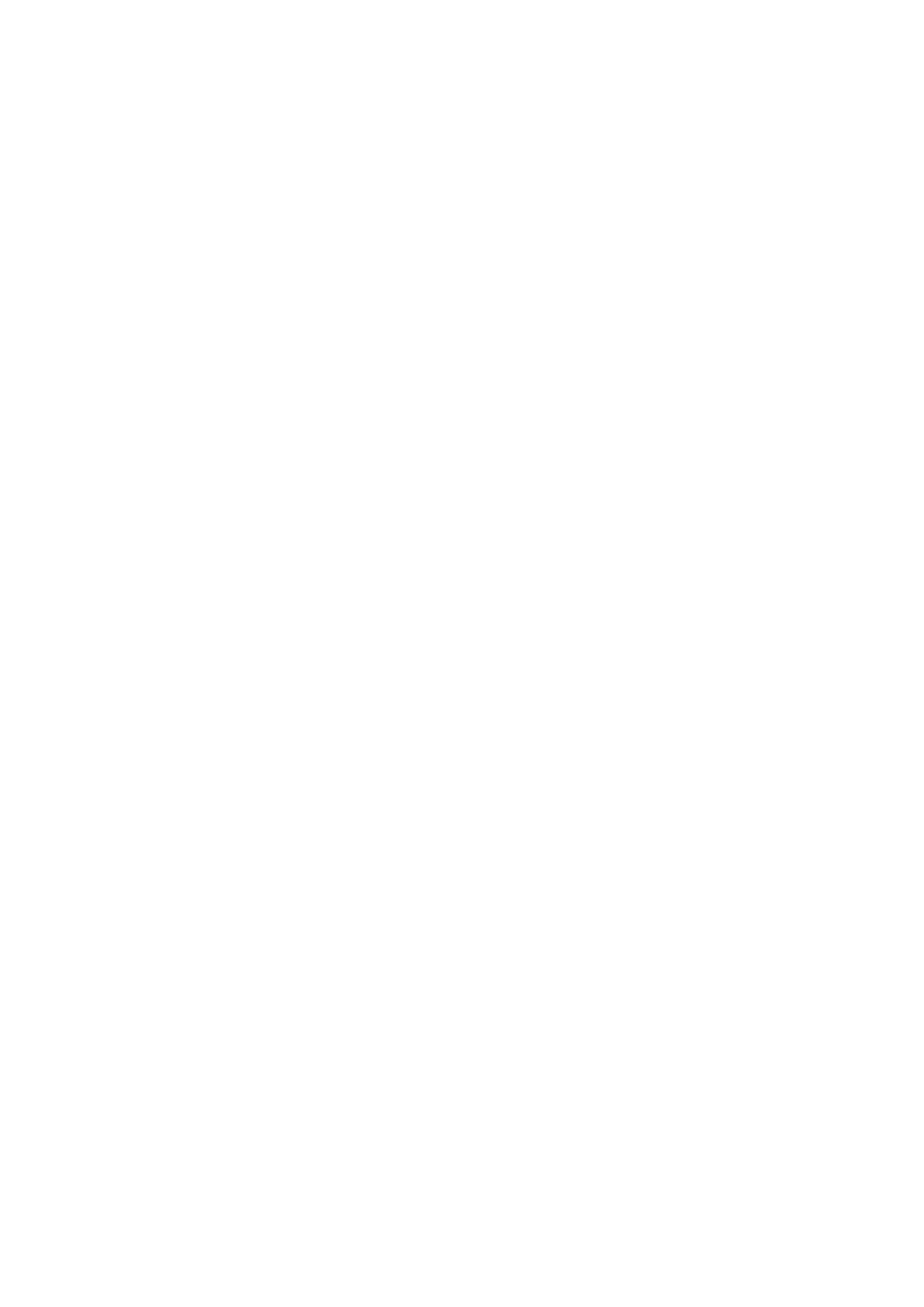### **LIST OF PARTICIPANTS**

#### **GESAMP-BWWG Experts**

Mr. Jan Linders **(Chair, GESAMP-BWWG)** Private expert on risk assessment The Netherlands

Mrs. Annette Dock **(Vice-Chair, GESAMP-BWWG)** Director, Adalia AB Sweden

Dr. Assad Ahmed Al-Thukair Chairman, Life Sciences Department King Fahd University of Petroleum & Minerals Saudi Arabia

Mrs. Teresa Borges Biologist/Scientific Officer General-Directorate of Health (Environmental and Occupational Health Division) Portugal

Mr. Shinichi Hanayama Senior Researcher Planning & Design Center for Greener Ships Japan

Dr. Kitae Rhie Professor Emeritus, College of Sciences Kyung Hee University Republic of Korea

Dr. Claude Rouleau Retired research scientist Canada

Captain David J. D. Smith Emeritus Fellow Plymouth Marine Laboratory United Kingdom

Dr. Barbara Werschkun Wissenschaftsbüro **Germany** 

Dr. Gregory Ziegler Ecologist, Marine Invasions Lab Smithsonian Environmental Research Center United States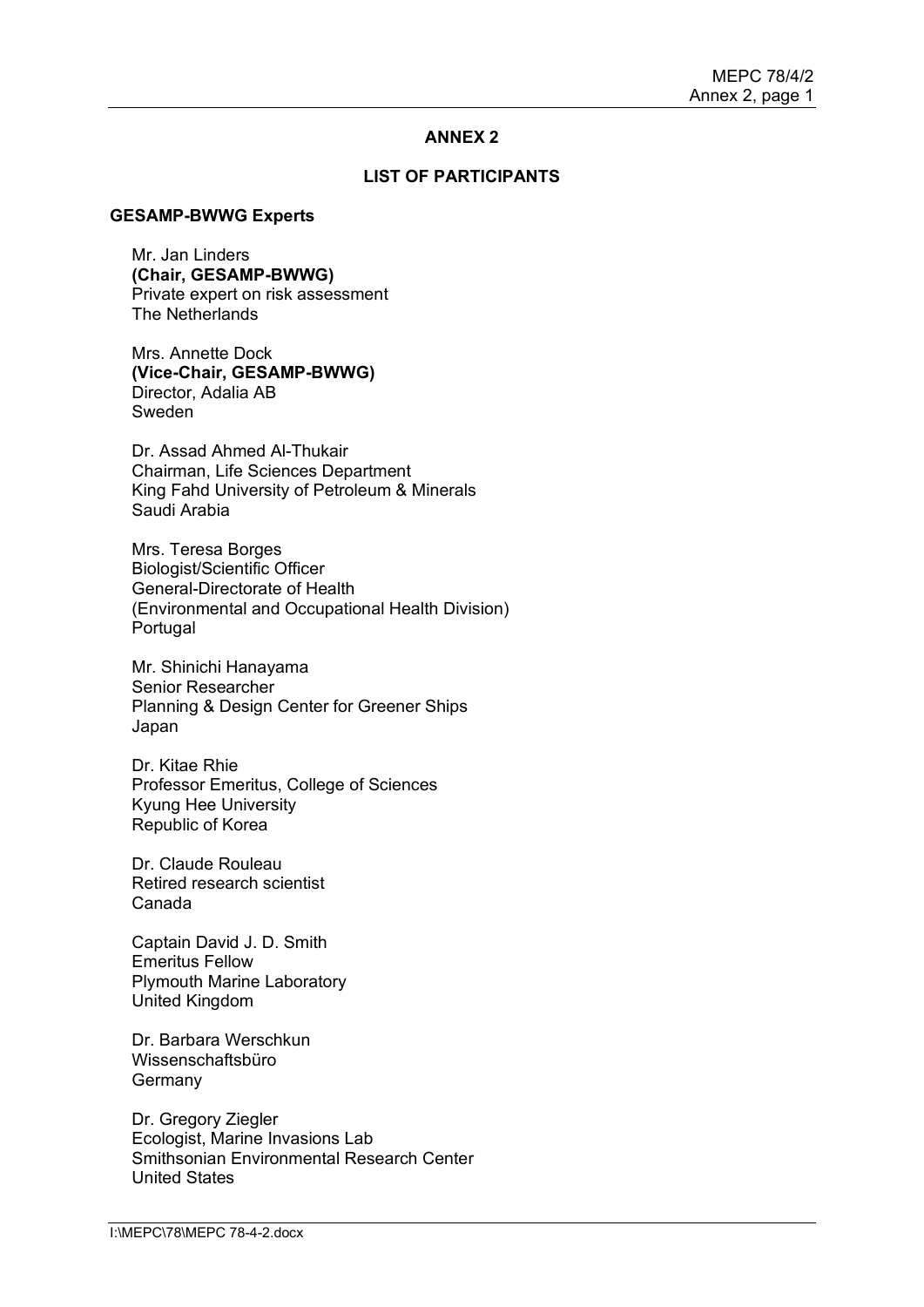## **GESAMP REPRESENTATIVE**

Prof. David Vousden Chair of GESAMP Department of Ichthyology and Fisheries **Science** Rhodes University South Africa

### **IMO SECRETARIAT**

Mr. Arsenio Dominguez **Director** Marine Environment Division **(Administrative Secretary to GESAMP)**

Mr. Theofanis Karayannis Head, Marine Biosafety Sub-Division for Protective Measures Marine Environment Division

Ms. Megan Jensen Technical Officer, Marine Biosafety Sub-Division for Protective Measures Marine Environment Division **(Technical Secretary to GESAMP-BWWG)**

Mr. Fredrik Haag Head, Office for the London Convention/Protocol and Ocean Affairs Marine Environment Division **(Technical Secretary to GESAMP)**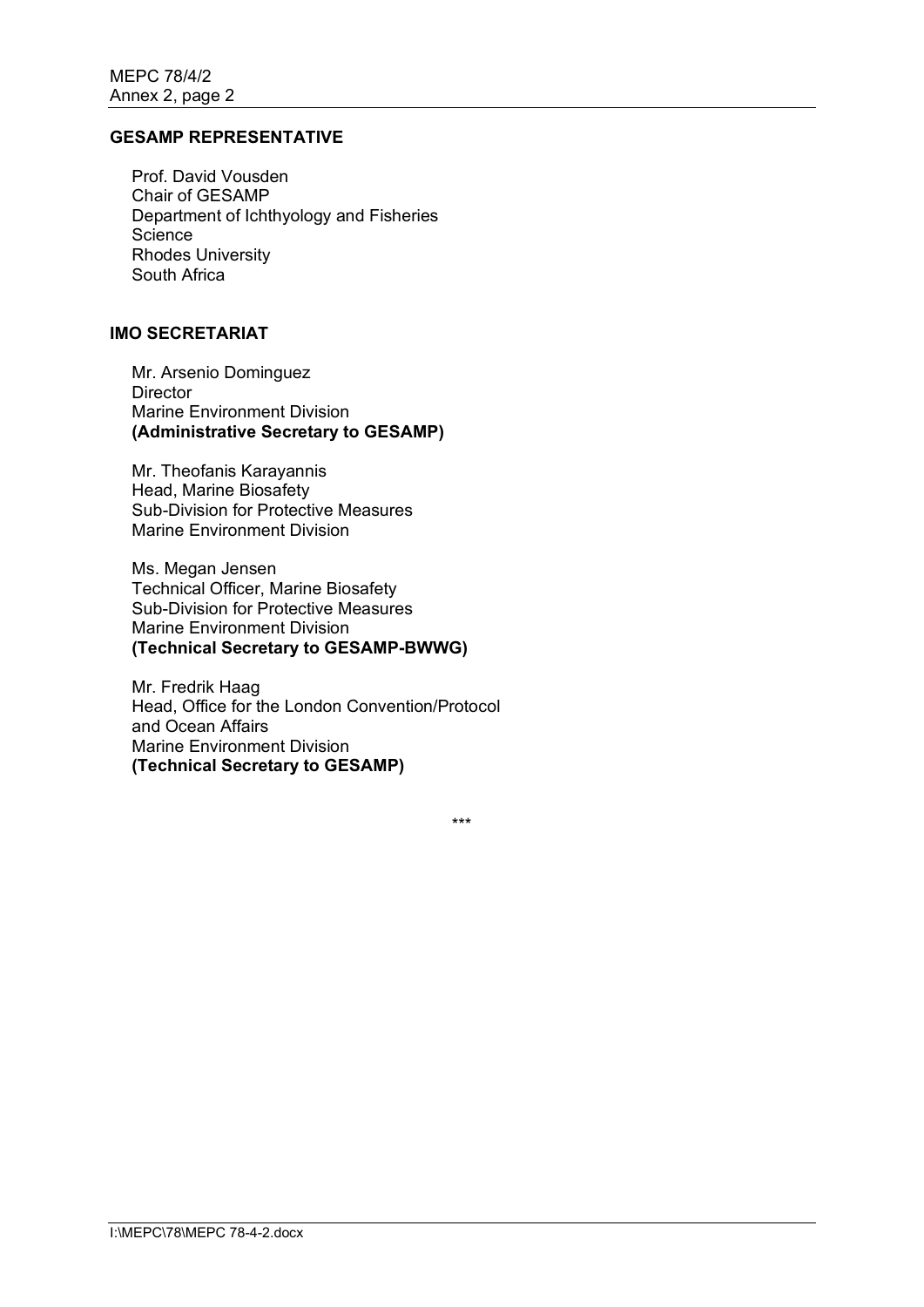# **ABBREVIATIONS AND ACRONYMS**

| <b>Abbreviation/Acronym</b> | <b>Meaning</b>                                             |
|-----------------------------|------------------------------------------------------------|
| AS.                         | Active Substance                                           |
| BA                          | <b>Basic Approval</b>                                      |
| <b>BWMS</b>                 | Ballast water management system                            |
| <b>CMR</b>                  | Carcinogenic, mutagenic or toxic for reproduction          |
| <b>DBP</b>                  | Disinfection by-products                                   |
| <b>DPD</b>                  | N,N-diethyl-p-phenylenediamine                             |
| FA.                         | <b>Final Approval</b>                                      |
| <b>GESAMP</b>               | Joint Group of Experts on the Scientific Aspects of Marine |
|                             | <b>Environmental Protection</b>                            |
| <b>ISO</b>                  | International Organization for Standardization             |
| <b>MADC</b>                 | Maximum allowable discharge concentration                  |
| <b>MEPC</b>                 | Marine Environment Protection Committee                    |
| <b>OMSM</b>                 | Operational management and safety manual                   |
| <b>PEC</b>                  | Predicted environmental concentration                      |
| <b>PNEC</b>                 | Predicted no-effect concentration                          |
| QA/QC                       | Quality assurance/quality control                          |
| <b>STW</b>                  | <b>Stocktaking Workshop</b>                                |
| <b>TRO</b>                  | Total residual oxidant                                     |
| <b>WET</b>                  | Whole effluent toxicity                                    |
|                             |                                                            |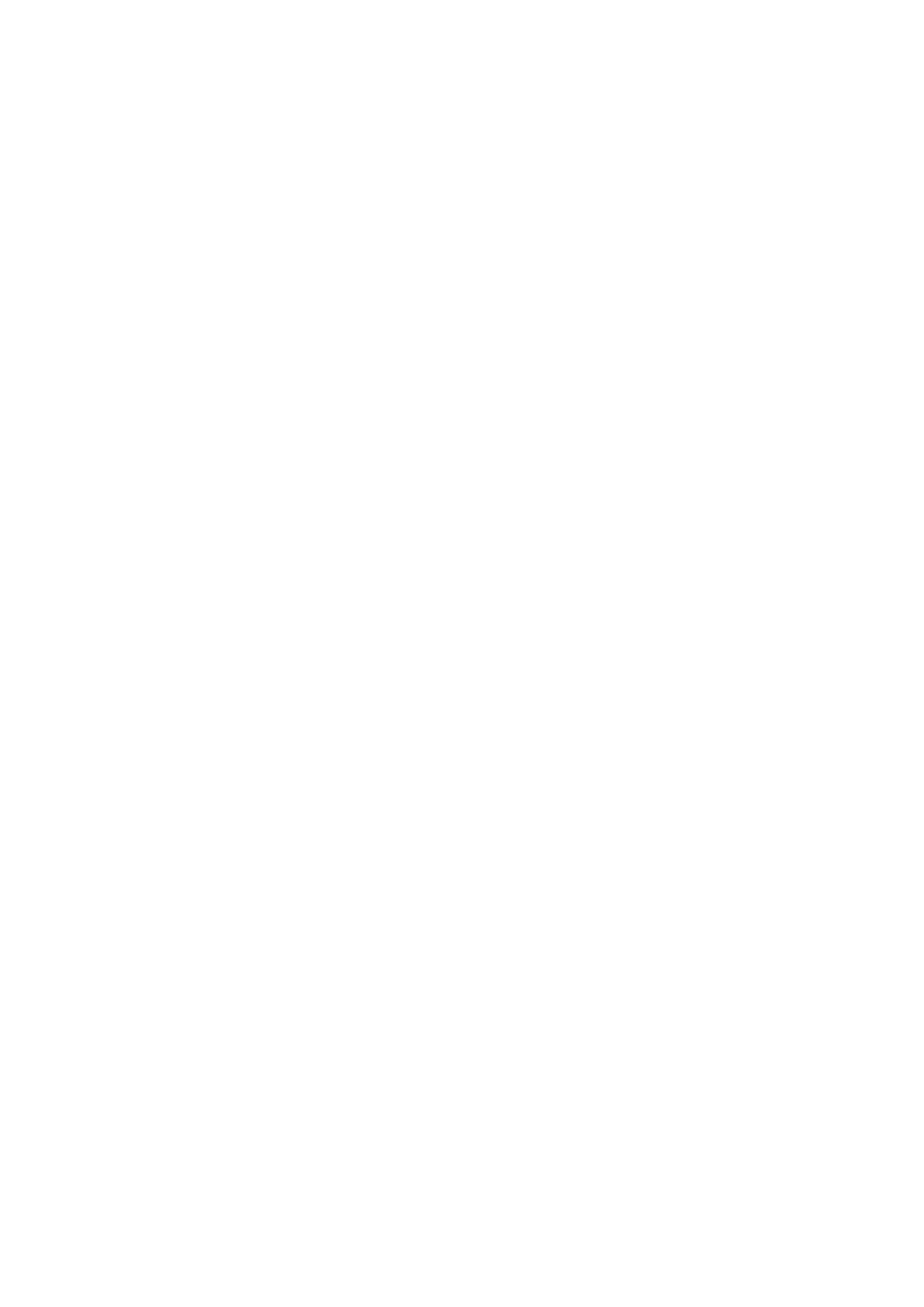### **DRAFT GUIDELINES FOR RE-EVALUATIONS IN CASES WHERE MODIFICATIONS HAVE BEEN MADE TO A BWMS**

The following new chapter is inserted after chapter 11 of the *Methodology for information gathering and conduct of work of the GESAMP-BWWG* (BWM.2/Circ.13, as revised):

### "**12 GUIDELINES FOR RE-EVALUATIONS IN CASES WHERE MODIFICATIONS HAVE BEEN MADE TO A BWMS**

### **Determining if re-evaluation after a modification is required**

12.1 The GESAMP-BWWG identified all parameters for which modifications could influence the outcome of the risk assessment for the environment, human health or ship safety, including changes to the Active Substance, its dose, filtration, neutralization, TRO sensor(s), and human interference, and whether potential changes would require a new application for re-evaluation for Final Approval only, both Basic Approval and subsequently Final Approval, or no re-evaluation. For ease of reference, a decision tree detailing these potential modifications is shown in figure 1.

12.2 For additional details regarding potential modifications and new applications for re-approval, please see the report of the GESAMP-BWWG's Ninth Stocktaking Workshop (MEPC 78/4/2, paragraphs 15 to 20 and annex 5).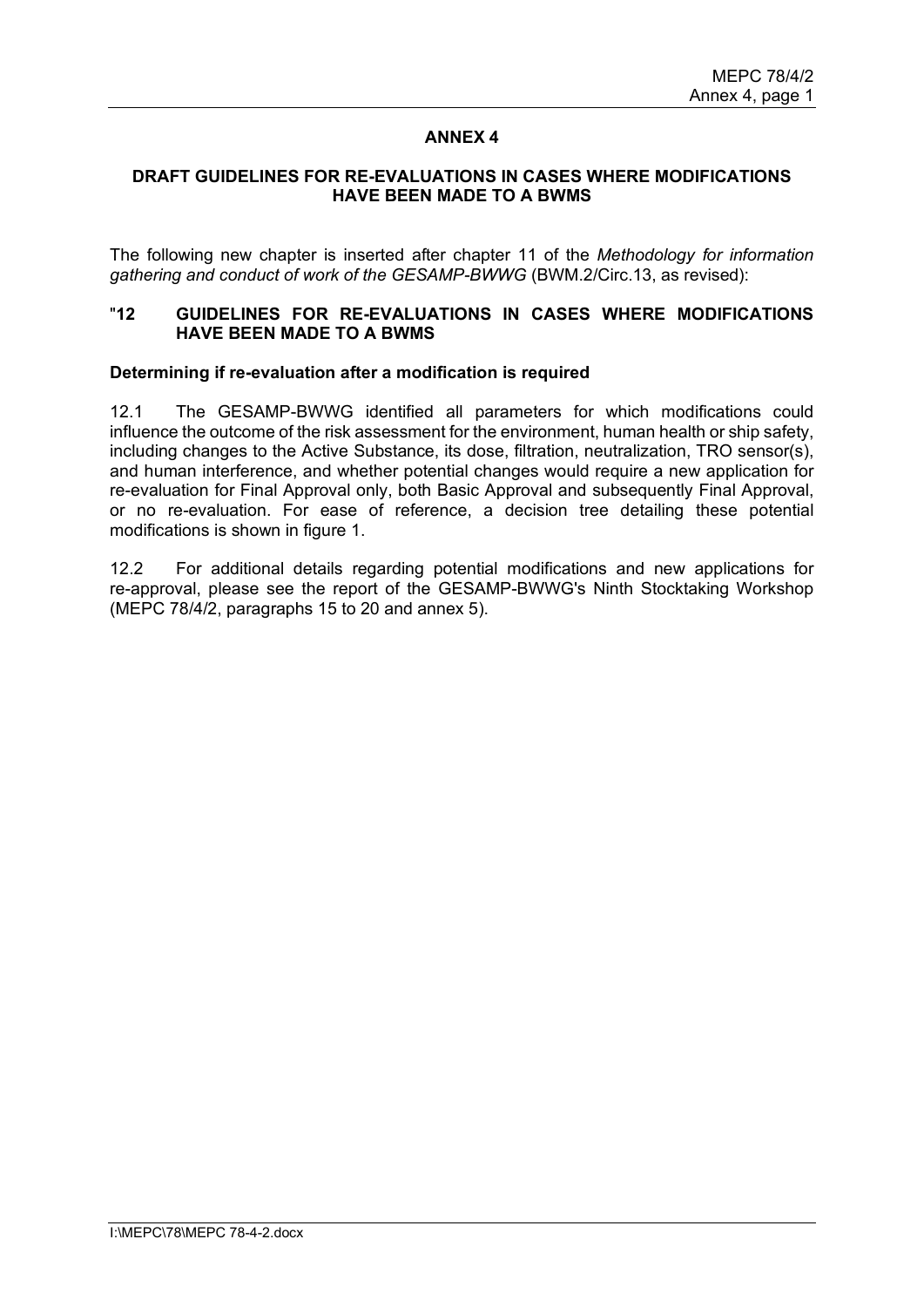

- 1 Except physical state in that case re-evaluation for Final Approval only is sufficient
- <sup>2</sup> If increase of dose<br><sup>3</sup> If removal or modif
- <sup>3</sup> If removal or modification of existing filter system<br> $\frac{4}{15}$  If other neutralizer than sodium thiosulfate or so
- If other neutralizer than sodium thiosulfate or sodium bisulfite (including sodium sulfite and sodium metabisulfite)
- <sup>5</sup> If other monitoring method than colorimetric or amperometric sensors<br><sup>6</sup> If outpmated to manual or where no countermoacures were applied
- If automated to manual or where no countermeasures were applied

### **Figure 1: Proposed decision tree for re-evaluations in cases where modifications have been made to a BWMS**

# **Criteria for evaluation**

12.3 Modifications to ballast water management systems (BWMS) after Final Approval has been granted may affect the risk assessments of GESAMP-BWWG for the environment, human health and ship safety. However, the Group considered that modifications may not affect the risk assessment of all the items involved. Therefore, a subset of required elements, as indicated in the table below, clarify what new data should be included in the submission for a re-evaluation for Final Approval following a significant modification.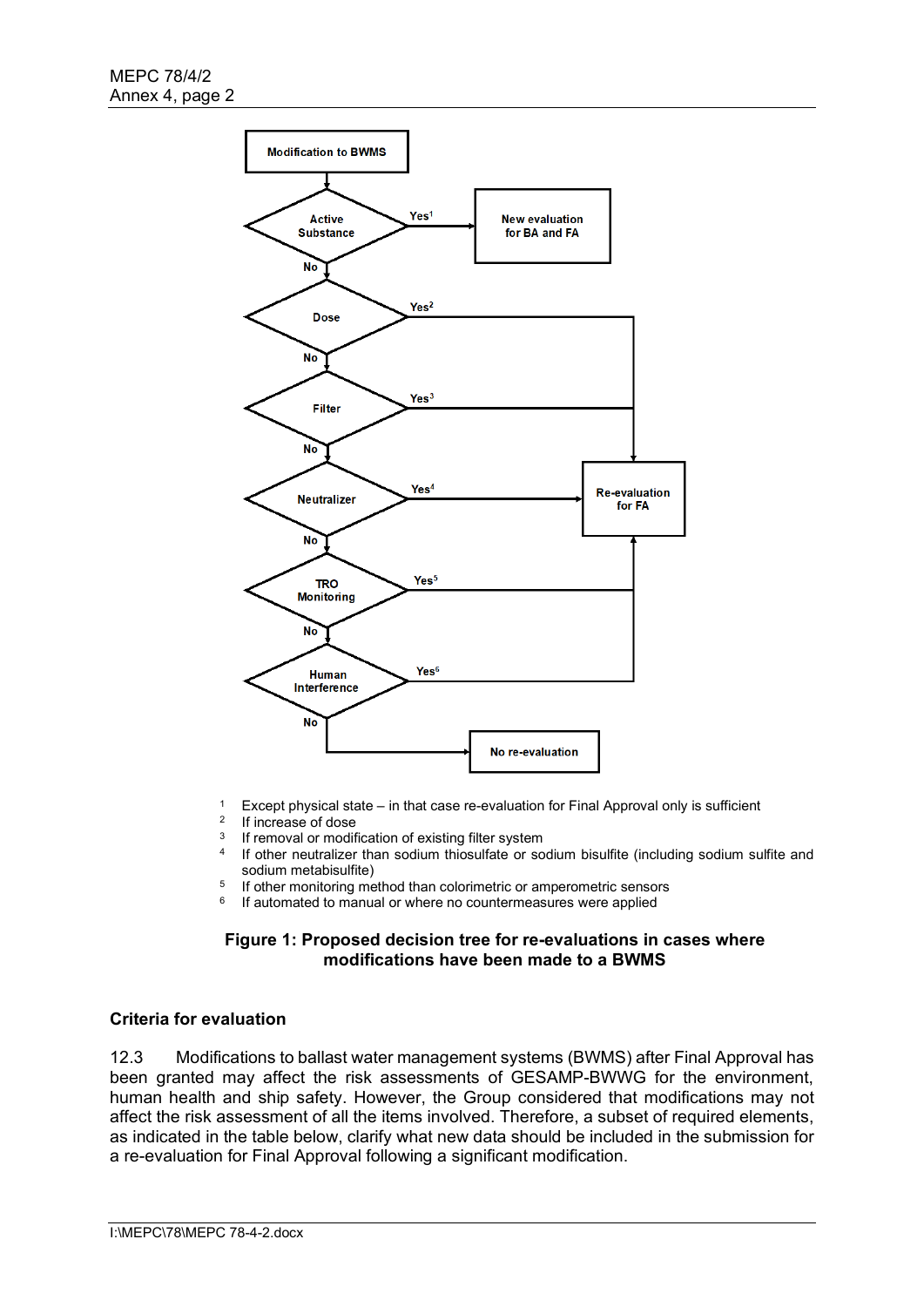## **Table 1: Required elements for a submission for re-evaluation after a significant modification**

|                                   | Re-evaluation after a significant modification to the BWMS |                             |                               |                                           |                  |  |  |  |
|-----------------------------------|------------------------------------------------------------|-----------------------------|-------------------------------|-------------------------------------------|------------------|--|--|--|
|                                   |                                                            | <b>Full FA</b>              |                               |                                           |                  |  |  |  |
| <b>Significant</b><br>changes to: | <b>Chemical</b><br>identification                          | Environmental<br>assessment | Human<br>health<br>assessment | Ship safety<br>(including<br><b>OMSM)</b> | submission       |  |  |  |
| Physical<br>state                 | <b>No</b>                                                  | No                          | Yes                           | Yes <sup>2</sup>                          | N/A              |  |  |  |
| Filtration <sup>3</sup>           | N/A                                                        | N/A                         | N/A                           | N/A                                       | <b>Yes</b>       |  |  |  |
| Neutralizer                       | Yes                                                        | Yes <sup>4</sup>            | Yes                           | Yes <sup>2</sup>                          | N/A              |  |  |  |
| <b>TRO</b><br>monitoring          | No.                                                        | No                          | No                            | Yes <sup>2</sup>                          | Yes <sup>5</sup> |  |  |  |
| Human<br>interference             | No                                                         | No                          | Yes                           | Yes <sup>2</sup>                          | N/A              |  |  |  |

1 For chemical identification, only samples from full-scale tests should be used, without living organisms, only at day 5, with and without neutralization for three salinity ranges during the treatment.

2 All modifications proposed would require an updated OMSM.

3 Filter removal or modification of existing filtration system.

4 PEC/PNEC only.<br>5 If other than color

If other than colorimetric or amperometric sensors.

12.4 All changes proposed by the applicant should be accompanied by scientific reasoning as to why the change was considered necessary.

12.5 All tests listed in table 1 should be carried out with the relevant QA/QC as was required at the original Final Approval, including the evaluation of the quality criteria for each test. If these quality criteria are breached in the study results, the test reports will not be acceptable for the GESAMP-BWWG.

### **Procedure for submission of an application for re-evaluation after a significant change**

12.6 Upon determination by the Administration that a new submission is required, the manufacturer should prepare a new submission for re-evaluation after a modification and submit it to the Member of the Organization concerned.

12.7 Upon receipt of a submission, the concerned Administration should conduct a careful completeness check to ensure that the submission satisfies the relevant provisions contained in Procedure (G9), as specified in paragraphs 12.1 and 12.2, and that it is presented in the format recommended in this Methodology. Administrations should check the quality and completeness of any submission against the latest version of the Methodology, regardless of the version that had been used for the previous Basic and Final Approval of the BWMS.

12.8 When the Administration is satisfied with the application received, it should submit a proposal for approval to the Organization in accordance with the procedure in paragraphs 2.3.5 to 2.3.18. For such applications, a non-refundable registration fee should be paid in accordance with paragraph 2.3.7, immediately following receipt of the Letter of Agreement by the Organization."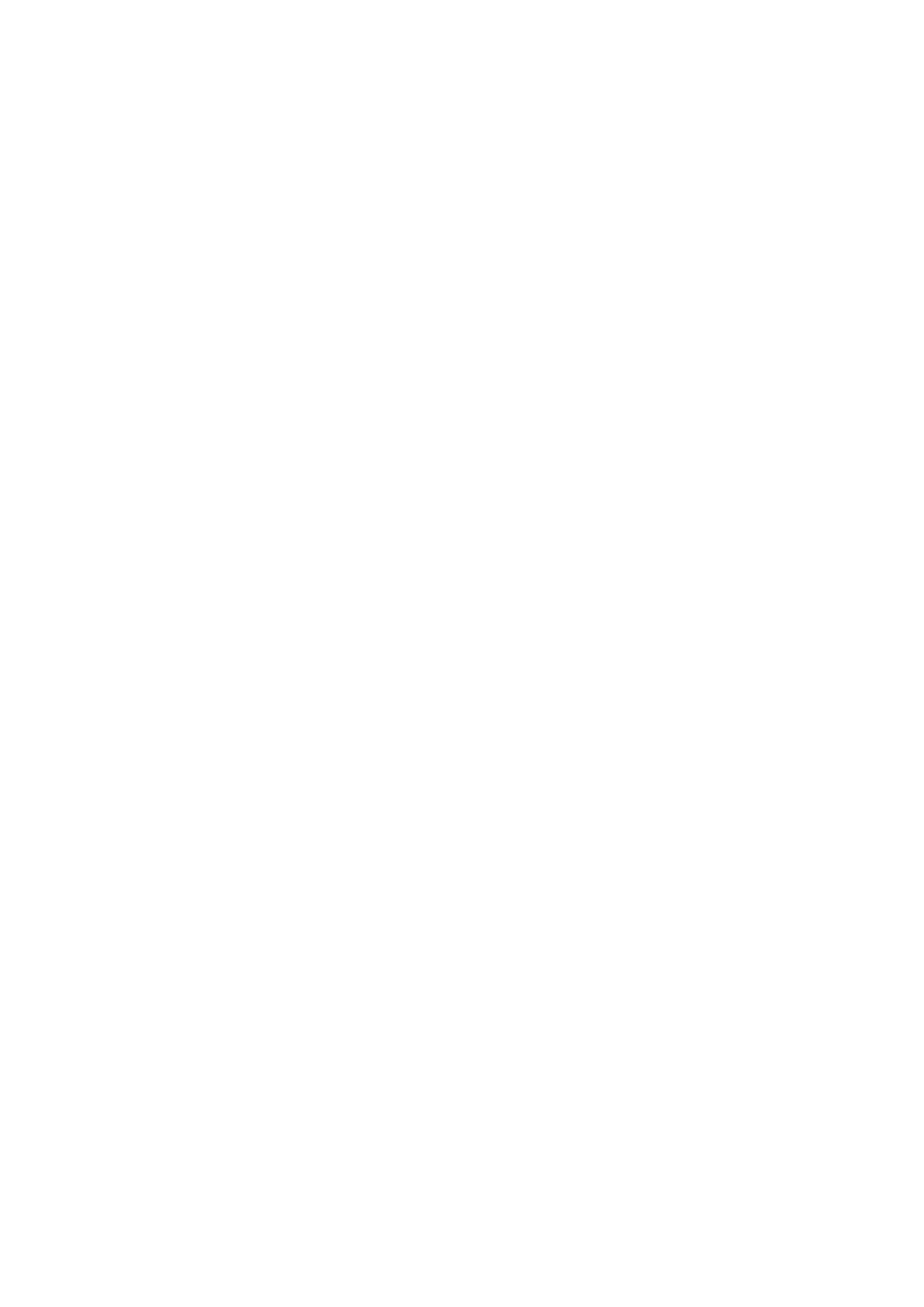### **DETAILED CONSIDERATIONS OF THE GESAMP-BWWG REGARDING MODIFICATIONS TO A BWMS AFTER FINAL APPROVAL**

### **Documents considered**

1 The Group took into account the following documents and evaluated them for their relevance to developing draft Guidelines in cases where modifications have been made to a BWMS:

- .1 Procedure (G9): The Group considered the formulation in Procedure (G9) to be not precise enough concerning the identification of the significant modifications to be considered. The intention of the Group's discussion was to clearly define what constitutes a significant change and to identify criteria eliciting the levels of changes, e.g. major vs minor changes. A decision tree was proposed covering the potential changes leading to whether the change would trigger a completely new submission of a BWMS application (Basic Approval and Final Approval), require a new submission for a re-evaluation for Final Approval, or not require further evaluation by the Group.
- .2 The GESAMP-BWWG Methodology, chapter 11 (BWM.2/Circ.13/Rev.4): The freshwater procedure set out in chapter 11 of the Methodology was considered useful as a basis upon which to base the draft Guidelines.
- .3 Report of MEPC 75 (MEPC 75/18, paragraph 4.7): The report of MEPC 75 clearly referred to changes in the BWMS after Final Approval or type approval with the request to define what should be considered a significant change in the BWMS where modifications had been made. To the opinion of the Group the emphasis was on the term "unified approach".
- .4 Comments by Norway in relation to the draft terms of reference for the Ballast Water Review Group established by MEPC 77 (MEPC 77/1/1/Add.1, paragraph 8): These comments were not relevant to this Stocktaking Workshop, as they referred to cases where MEPC may request the GESAMP-BWWG to give further consideration to a BWMS application in which no new submission for Final Approval was required, as was agreed by MEPC 75 (referred to as a re-evaluation in document MEPC 77/16). This is in contrast to the re-evaluations discussed by the GESAMP-BWWG STW 9 in which a new evaluation for Final Approval might be required after significant modifications to a BWMS have been made.

### **Modifications and potential effects**

2 The Group took into account the following possibilities and potential effects and evaluated them for their relevance in cases where modifications have been made to a BWMS:

.1 Chemical identity of the Active Substance: The chemical identity of the Active Substance used in a BWMS is the defining characteristic as well as the starting point for any evaluation and risk assessment according to Procedure (G9) and the Methodology. Therefore, a modification of the chemical identity of the Active Substance itself would require a submission of new applications for both Basic Approval and subsequently Final Approval.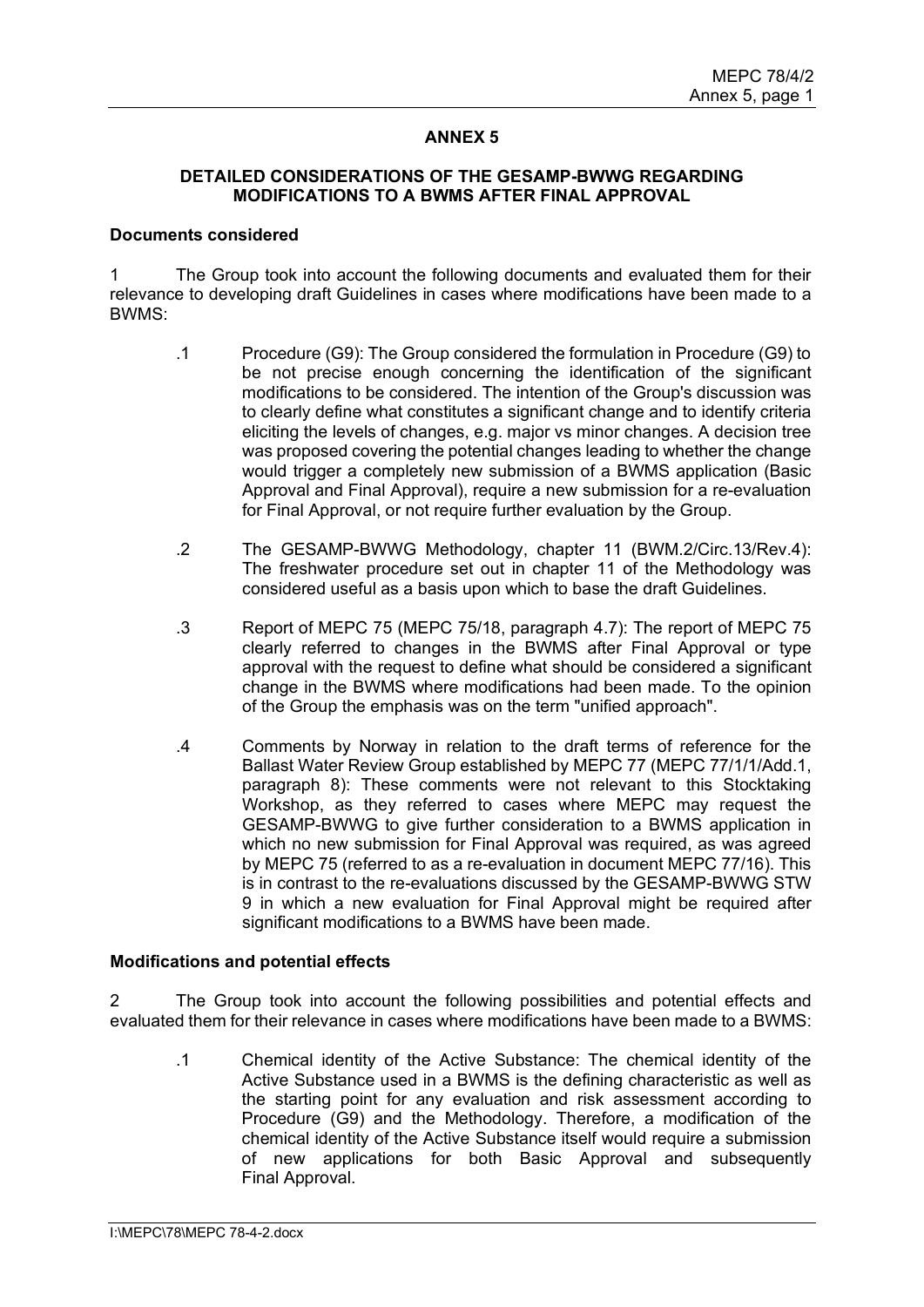- .2 Chemical identity or composition of a Preparation: In many cases, the Active Substance is generated on board a ship from a preparation or physical treatment of a suitable water source (e.g. electrolysis) or ambient air (e.g. ozone generation). If the method of generation of the Active Substance/Preparation is changed, this may have an impact on factors relevant for risk assessments:
	- .1 a modification from seawater electrolysis to a chemical precursor of the Active Substance introduces potential new risks from the storage and handling of the precursor chemicals on board;
	- .2 the reverse modification from a chemical precursor to seawater electrolysis introduces potential new risks from the formation of hydrogen; and
	- .3 a modification from one chemical precursor to another, e.g. from sodium hypochlorite to sodium dichloroisocyanurate, is associated with a change in the list of chemicals considered during risk assessment, which may have an impact on the outcome of the risk assessment.

The Group concluded that this type of modifications would require the same consequence as for a change in Active Substance, and thus the submission of new applications for both Basic Approval and subsequently Final Approval.

- .3 Physical state of the Active Substance or Preparation: The Active Substance or Preparation can be applied as a solid in different forms (powder, granulate, etc.) or as a solution of a certain concentration in water. Modifications of the physical state of the Active Substance / Preparation may have an impact on the risk assessment for the crew and for ship safety:
	- .1 powders can form dust that is associated with specific risks for inhalation toxicity and/or explosion risks;
	- .2 storage facilities and mixing procedures will be different for solid preparations as compared to solutions; and
	- .3 an increase in the concentration of a solution may lead to increased risks for the crew during handling and storage or for ship safety in terms of corrosion.

In this case the Group considered that a re-evaluation of a new submission for Final Approval would be necessary.

- .4 Increase in dose of the Active Substance:
	- .1 DBPs: The Group was of the opinion that an increase of dose would require the submission of new applications for both Basic Approval and subsequently Final Approval, as an increase in the formation of DBPs could be expected and that would affect the results of the risk assessment for the environment and human health.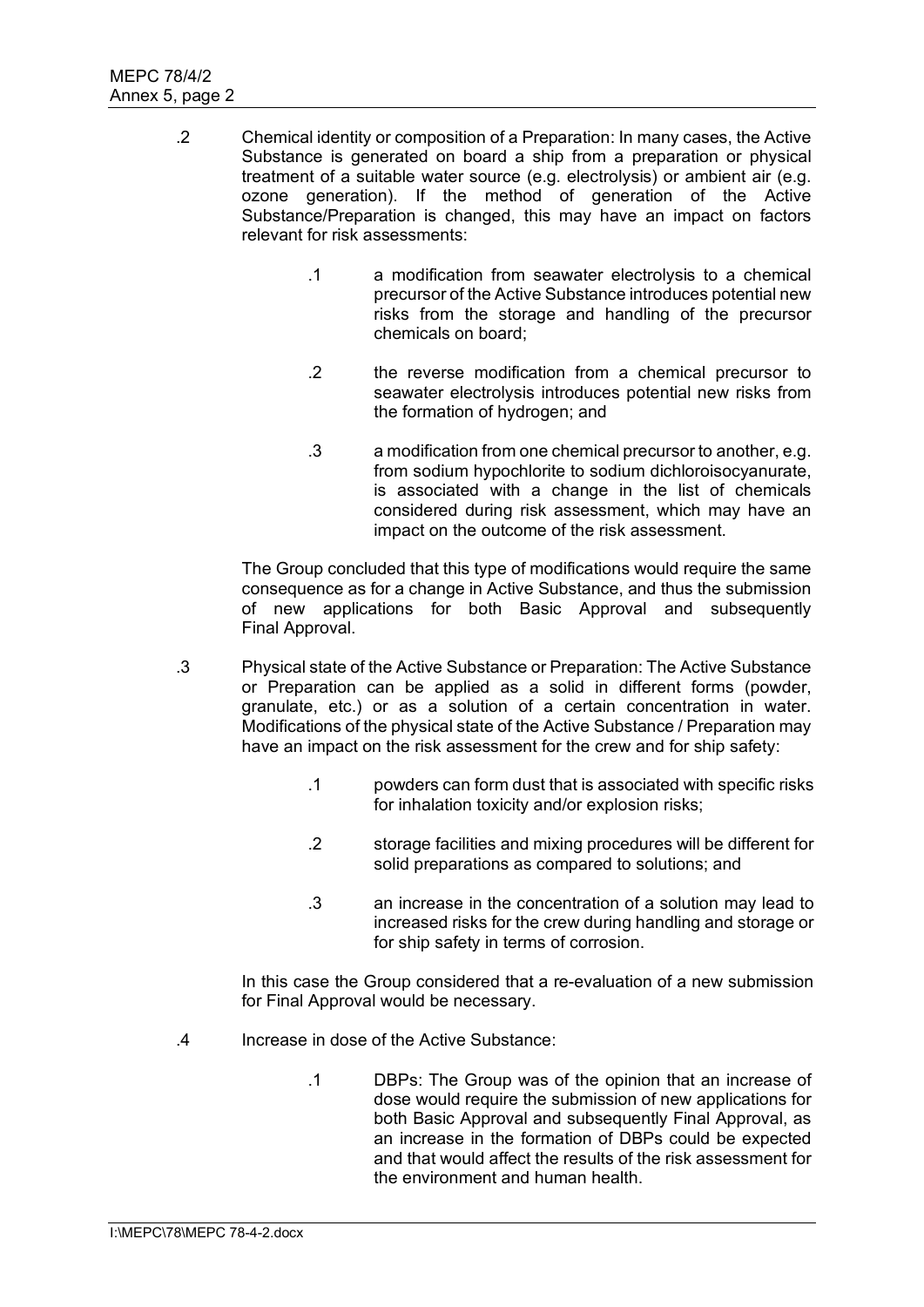- .2 Corrosion: If the dose is increased from a value below 10 mg TRO/L to a value greater than or equal to 10 mg TRO/L, a corrosion test will be required. If the dose is increased from a value greater than or equal to 10 mg TRO/L to an even higher value, this may also have an additional impact on corrosion. The existing corrosion test may no longer be valid and, therefore, a new submission for Final Approval would be required.
- .5 Filtration: With respect to the filter of an existing BWMS, the Group was of the opinion that, in cases of filter removal or modification of the existing filter situation, a re-evaluation of a new application for Final Approval would be required. In the case where a new filter was added, no new submission for Final Approval would be required.
	- .1 Removal: If the filtration unit is removed from a BWMS after approval, a substantially larger amount of organic and inorganic matter will pass through the BWMS into the downstream installations, including the ballast water tanks. The following consequences can be expected:
		- .1 potential increased formation of DBPs, especially due to increased nitrogen contents in the non-filtered water, which can be expected to have an impact on human health and environmental risk assessment; and
		- .2 increased sedimentation inside the ballast tanks, and possibly also increased obstruction of pipes for sampling/monitoring, resulting in a higher frequency of cleaning and maintenance procedures. This would also result in increased human contact with potentially toxic residues. However, as the current risk assessment relies on fixed scenarios for procedures such as ballast tank cleaning without taking into account any system-specific parameters, it would be difficult to take such changes into account.
	- .2 Modification: If a filtration system is modified, this would be considered a substantial modification as factors such as mesh pore size and filtration velocity may affect the ability of an existing electrolyser unit to produce and maintain the required concentrations of the Active Substance.
- .6 Neutralization: Neutralizers are regarded as "other chemicals" and as such must be considered in the risk assessment for human health and the environment. The most commonly used neutralizers are sodium thiosulfate or sodium bisulfite (including sodium sulfite and sodium metabisulfite), and the Group has gained sufficient experience in their risk assessment. Any other neutralizers are less well studied and would require a new submission for Final Approval with regard to neutralization efficiency and potential toxicity of the neutralizer itself and any residues.